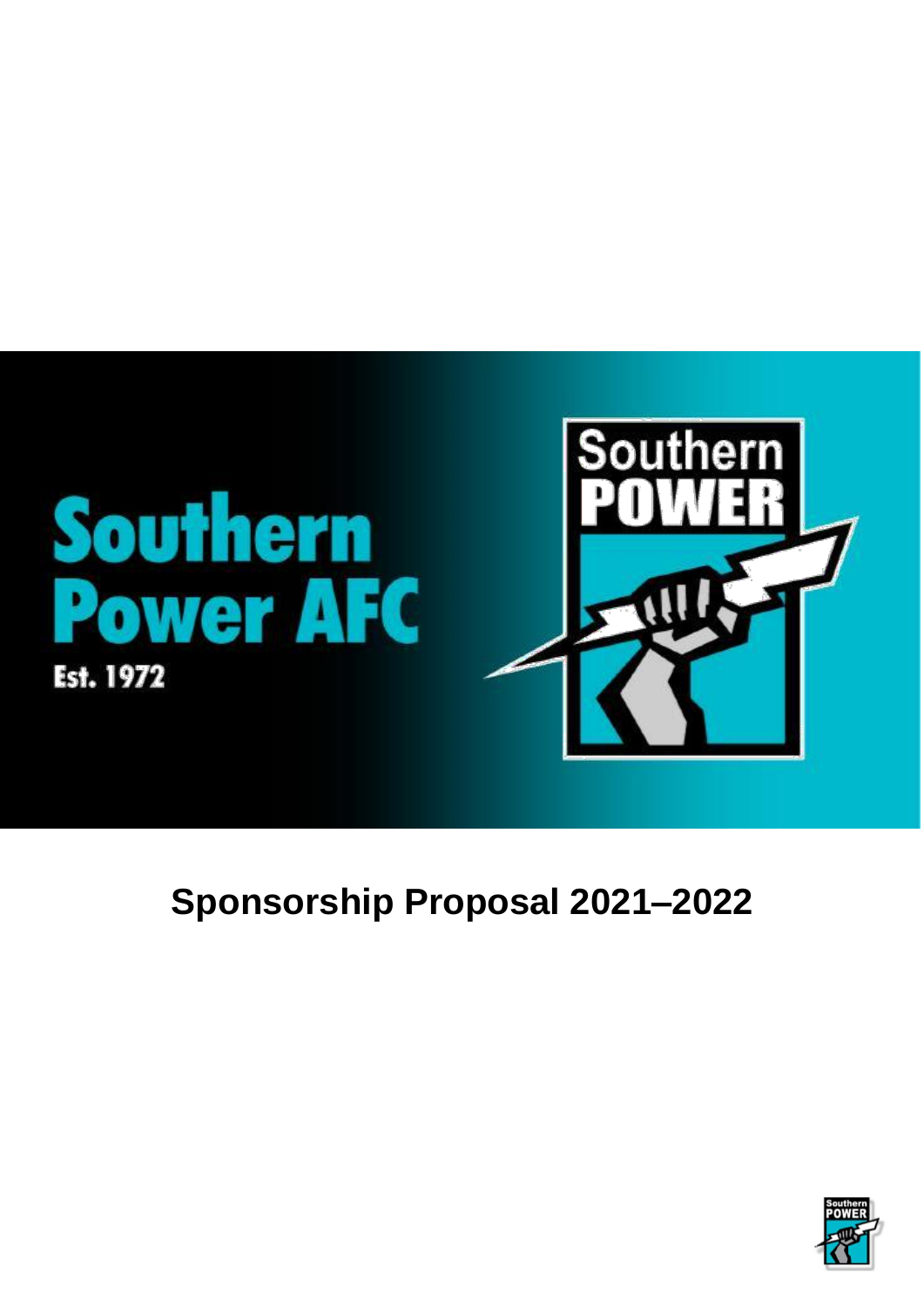#### Why your business will benefit from being involved with Southern Power AFC

Football in Australia is continuing to grow in popularity as a sport for all ages and is one of the most family friendly sports in the country.

The Southern Power, formerly known as the Southern Sharks, was founded originally as Sutherland Australian Football Club Inc. in 1972 in the Sydney Football Association (SFA). The Southern Power has a terrific rapport with other clubs in the Sydney AFL. We welcome visiting teams, ensuring their trip to Waratah is met with hospitality and the game is played in the highest spirit. We also don't mind the opposition hearing our club song nice and loud after a win!

The club has a long history of success throughout the years, in Senior Men's, Reserves, Women's, U19s and youth girls teams, and proudly display our Premiership flags around the club house. In a compressed but energetic season in 2020 we saw the club securing two Premiership flags; men's u19s and youth girls U14s.

In a show of the club's community spirit and generosity in March 2020 a fifty-person strong Power crew travelled to Batemans Bay to lend a hand to our fire affected neighbours. The crew got handy on the tools and helped local families with after fire clean up. A training camp with the Batemans Bay Seahawks also proved to be a great bonding experience during a time of need with our southern neighbours.

In 2020 Power fielded three men teams plus u19s and three teams played grand final footy (for the second year in a row for the firsts) with the u19s taking home the trophy.

In 2011, Southern Power fielded a women's team for the first time. Since their amalgamation to the club, the women have helped to build the great culture that is the Power, and have had plenty of on-field success too, seeing them be promoted to Sydney Women's AFL Premier Division in 2015, growing in numbers to field three teams in 2020 and showing good representation in the AFLW and it selection pools with GWS and Swans.

We also focus closely on nurturing our junior girls, and this has been evident with the Youth Girls success over the past 6 years since the Youth Girls joined the club in 2014. In their short 6 years, the girls have increased from 1 team, to 4 teams ranging from U12s to U18s.

2018 saw us move to a brand new \$1.5 million development at Waratah Oval, Sutherland which has been jointly funded by the AFL, Sutherland Shire Council and Southern Power AFC. Reigniting our community's passion, spirit and support!

While rivalry on the field is one thing, the lifelong relationships one develops in football circles is another. The Power's reputation for being one of the most 'social clubs' has never been tarnished over the years. Annual Family Day, Ladies Days, Old Boys Days, and club functions such as trivia nights or even an after-the-game drink at a hotel sponsor are all met with popularity every year.

We'd like to offer your business our support and the opportunity to promote your interests to the thousands of people who visit our club throughout the year and the many more who follow our club's progress.

I invite you to become a valued sponsor of our club and share in our success. Please consider the following sponsorship options or please don't hesitate to call us to discuss any other ideas you may have to get involved with our club.

Thank you for your time and we hope to build a strong relationship with you and your business!

Regards, Southern Power Sponsorship Committee

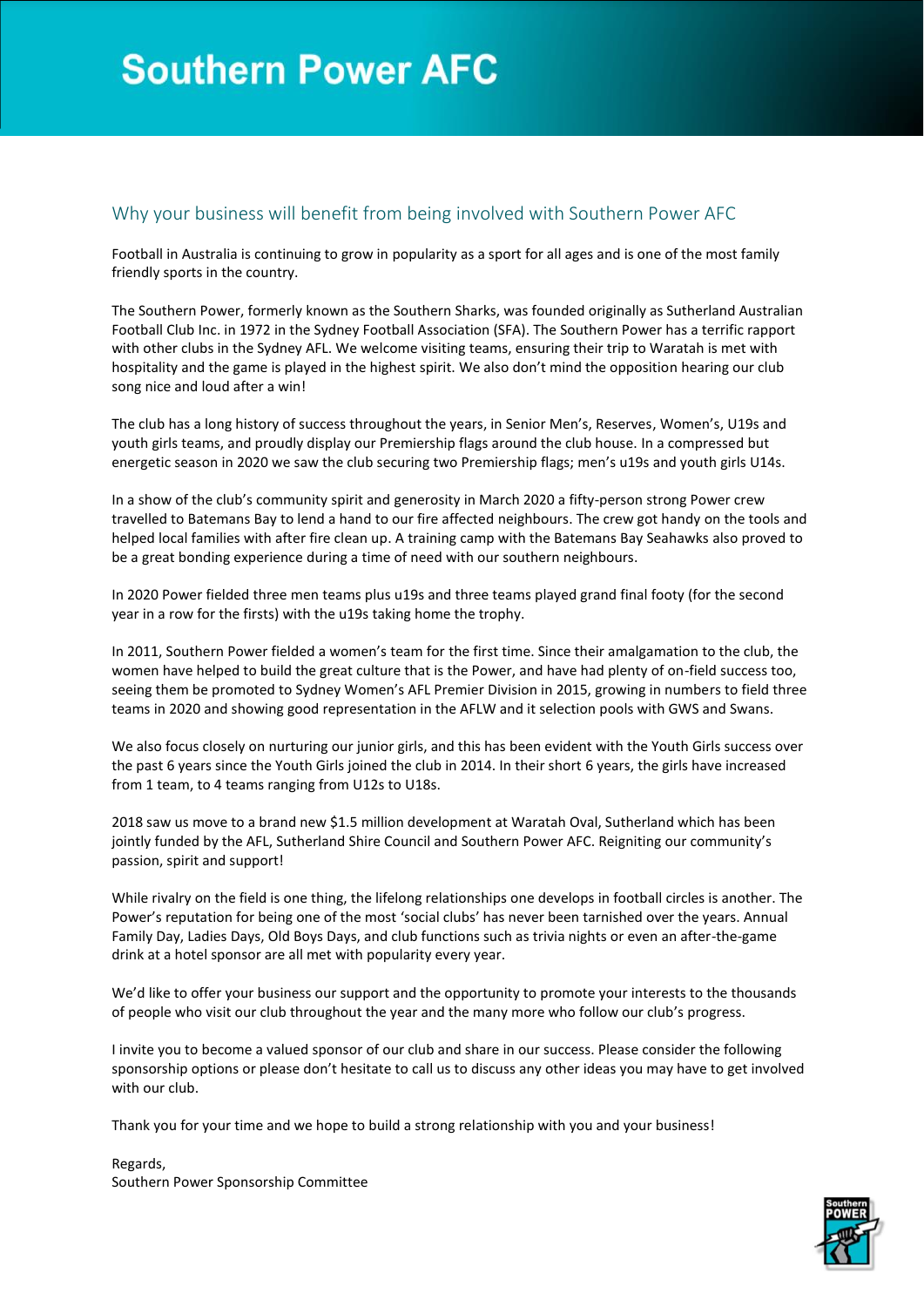

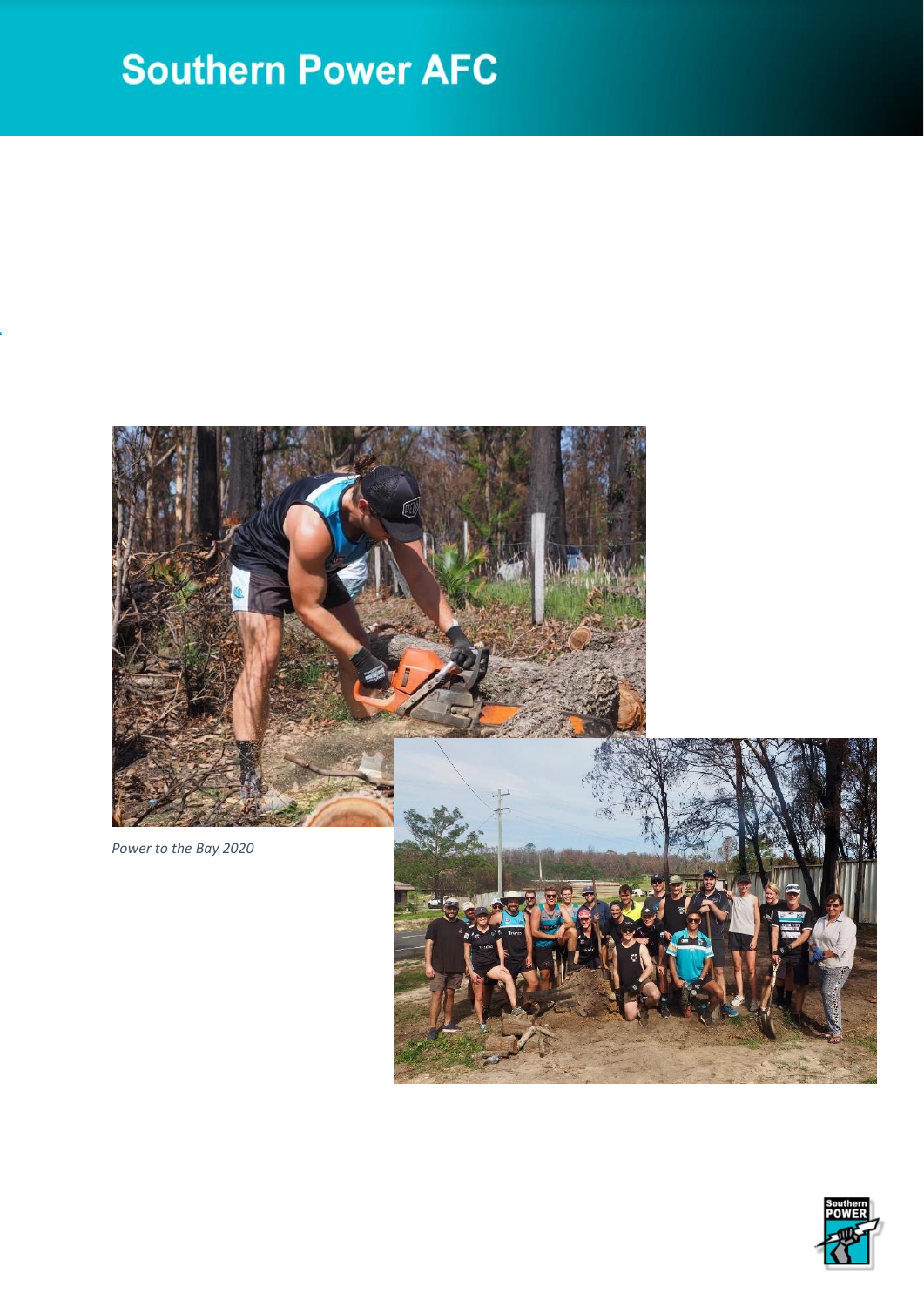

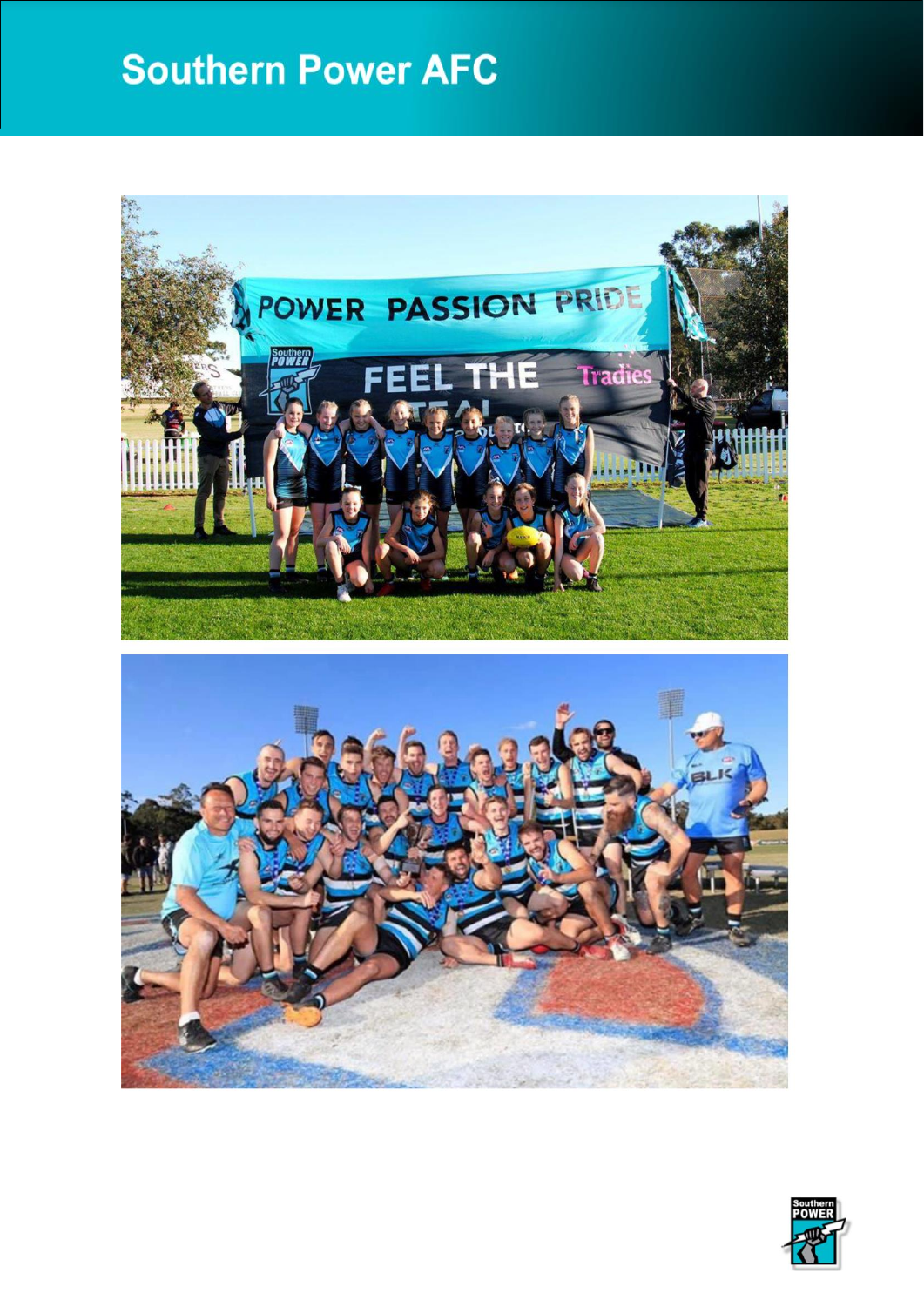

#### **PLATINUM SPONSOR**

\$15,000 per year 2 year partnership agreement

The Platinum Sponsor package includes:

- Your Company Logo on the following **on field apparel**:
	- o 3 Senior Men's teams
	- o 3 Senior Women's teams
	- o 1 U19s Men's team
	- o 4 Youth Girls teams
- Your Company Logo on the following **off field apparel**:
	- o Off field polo for all Club members
- Your Company Brand the following **digital media**:
	- o Club house digital advertising
	- o Southern Power Website, with a direct link to your website
	- o Southern Power AFC and Southern Power Women's Instagram Page
	- o Southern Power AFC Facebook Page
- Your Company Name and Logo on the **entrance signage**:
	- o Your company name and logo will be displayed on the entrance. One of the **most prominent positions** on the ground and visible to every person entering the grounds



*Digital ads on our Club house TV Southern Power Website*





*Power has over 2,200 followers*

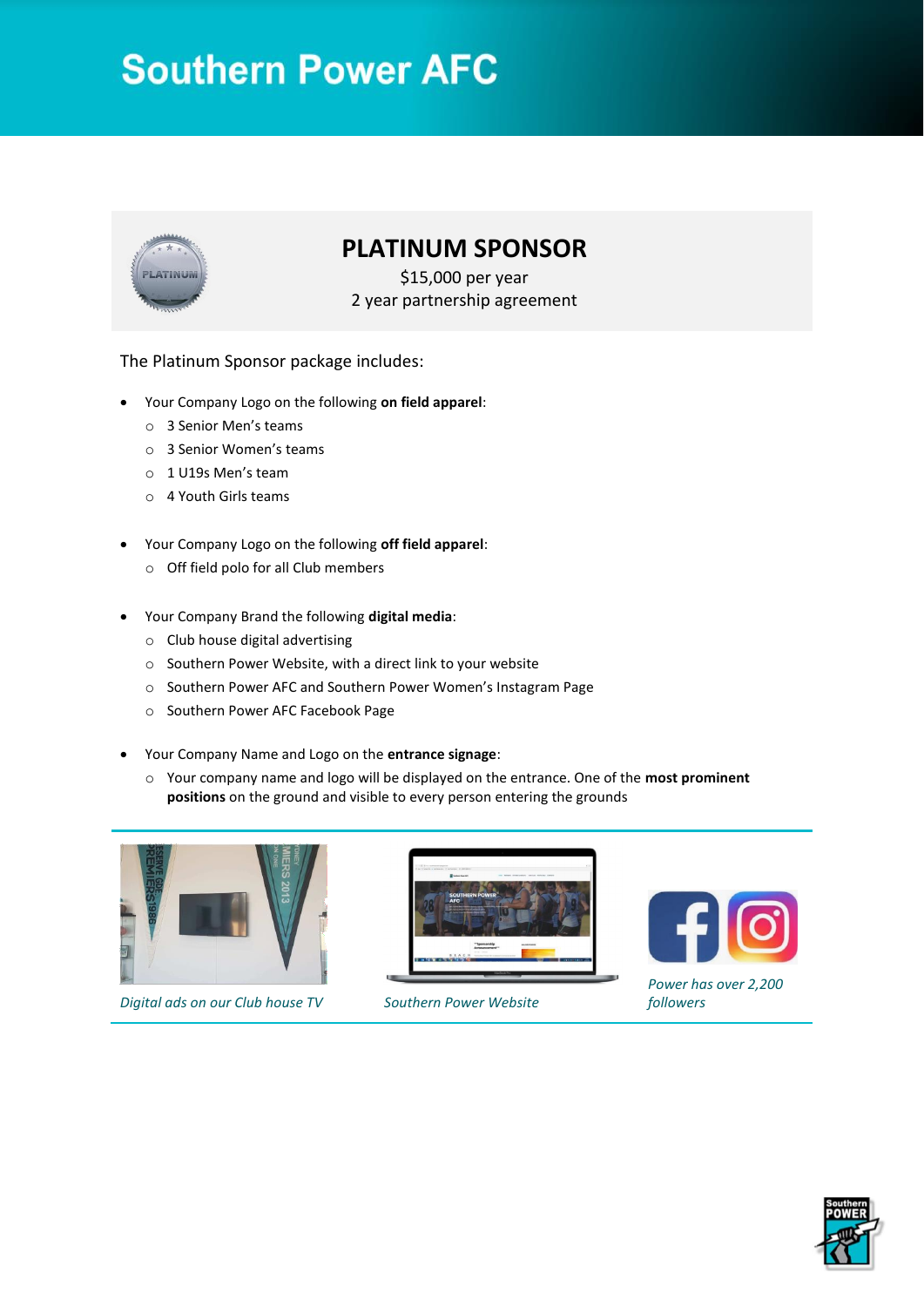

#### **GOLD SPONSOR**

\$10,000 per year 2 year partnership agreement

The Gold Sponsor package includes:

- Your Company Logo on the following **on field apparel**:
	- o 3 Senior Men's teams
	- o 3 Senior Women's teams
	- o 1 U19s Men's team
	- o 4 Youth Girls teams
- Your Company Logo on the following **off field apparel**:
	- o Off field polo for all Club members
- Your Company Brand the following **digital media**:
	- o Club house digital advertising
	- o Southern Power Website, with a direct link to your website
	- o Southern Power AFC and Southern Power Women's Instagram Page
	- o Southern Power AFC Facebook Page
- Your Company Name and Logo on the **ground signage**:
	- o Your company name and logo will be displayed around the grounds Flag Banner Signage (1x flag positioned at every home game)



*Digital ads on our Club house TV Southern Power Website*





*Power has over 2,200 followers*

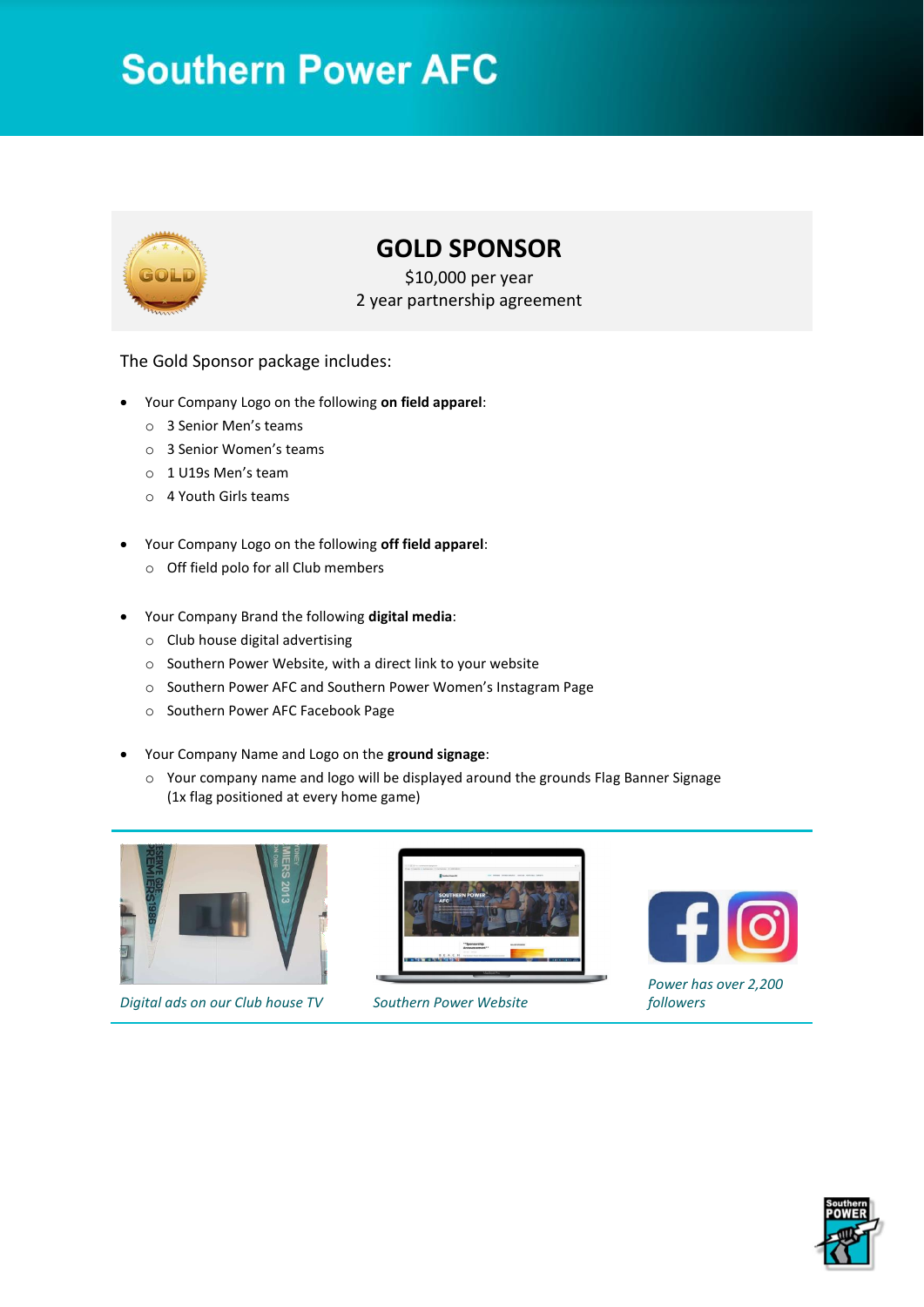

#### **APPAREL SPONSOR**

\$10,000 per year 2 year partnership agreement

The Apparel Sponsor package includes:

- Your Company Logo on the following **training singlets**:
	- o 3 Senior Men's teams
	- o 3 Senior Women's teams
	- o 1 U19s Men's team
	- o 4 Youth Girls teams
- Your Company Logo on the following **off field apparel**:
	- o Off field polo *OR* hoodie for all club members
- Your Company Brand the following **digital media**:
	- o Southern Power Website, with a direct link to your website
	- o Southern Power AFC and Southern Power Women's Instagram Page
	- o Southern Power AFC Facebook Page
- Options:
	- o We are open to discuss any other Merchandise/Apparel options you would like All individual products to be negotiated.

*Suggestions: sports bags, jackets, jumpers, caps, beanies, sports bottles, key rings, stubby holders.*





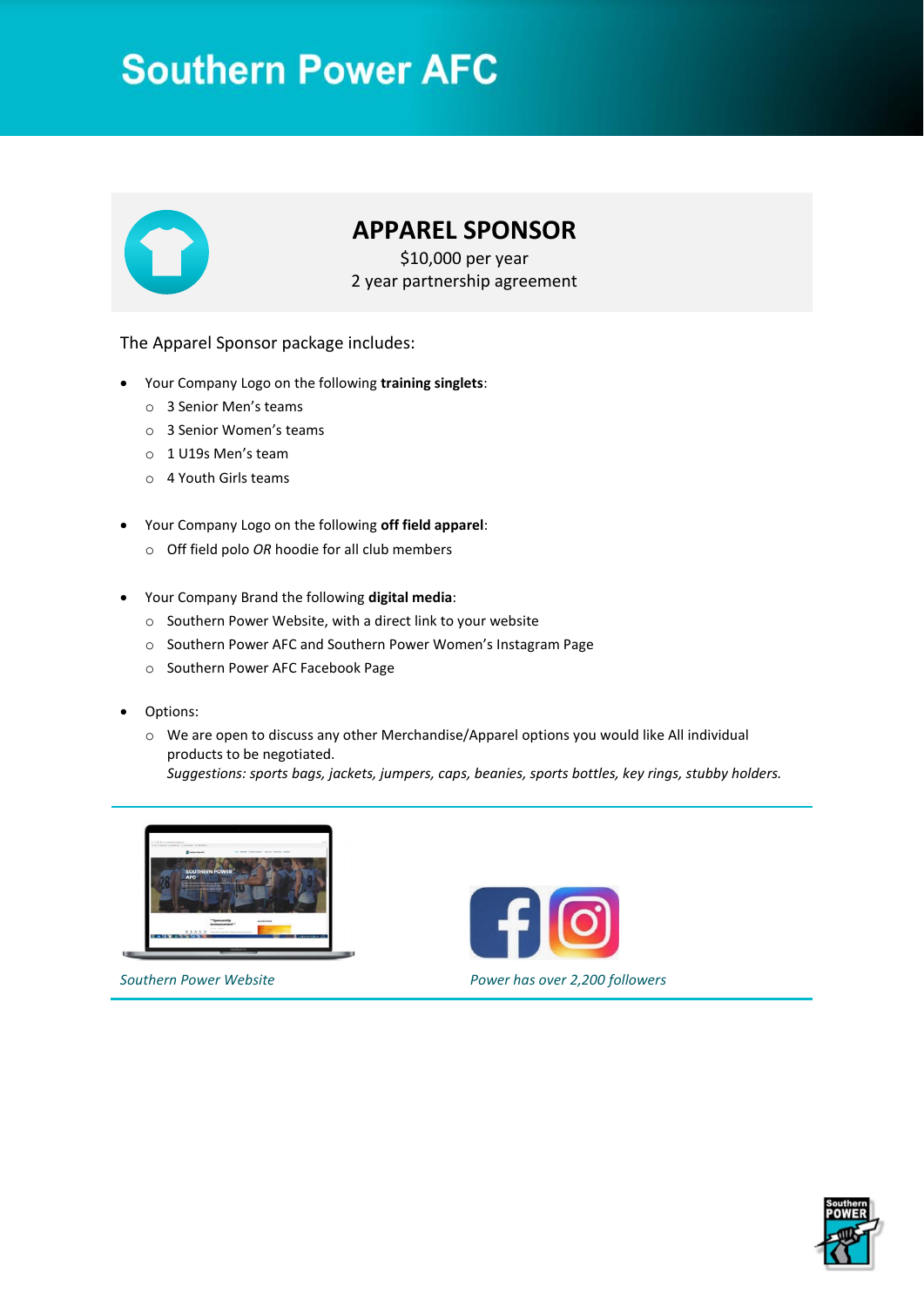

**EVENT SPONSOR**

\$500 + signage

The Event Sponsor package includes:

- The special event sponsor package includes:
	- o naming as special event sponsor for one Southern Power AFC event, such as:
	- o Official Season Launch, Family Day, Ladies Day, Old Boys Day, Trivia Night and much more across the season.
- Your company brand promoted for the specific event:
	- o Southern Power AFC and Southern Power Women's Instagram Page
	- o Southern Power AFC Facebook Page
	- o Option: Banner or other signage displayed at the event as provided by you



*Southern Power event*



*Power has over 2,200 followers*

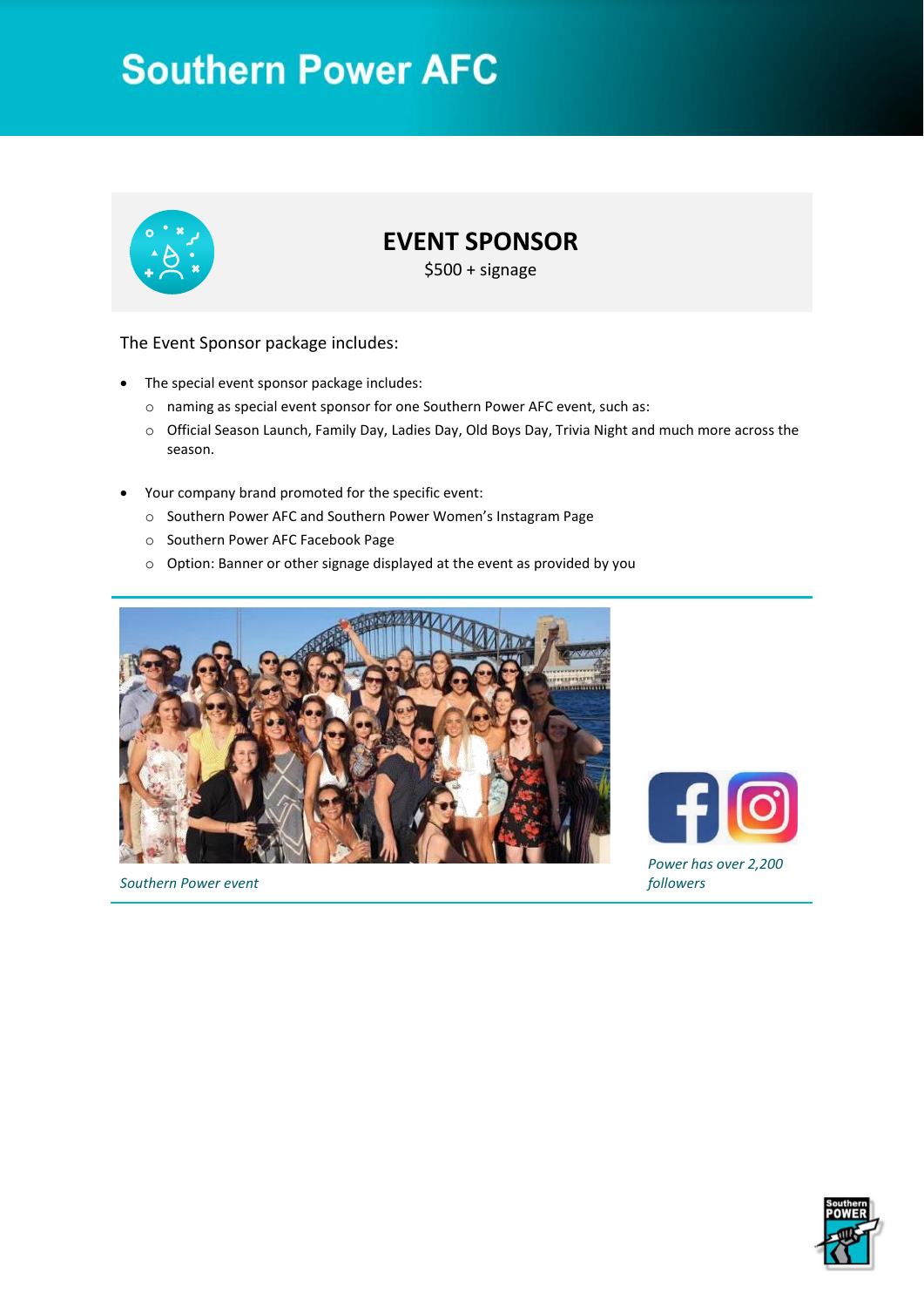

#### **Player Partner / Coaches Partner**

\$500 / \$1,000 per year + printing 1 year partnership agreement

The Player / Coaches Partner package includes either:

- Brand exposure attached to your designated player *OR*
- Logo on the coaches shirt and exposure attached to your sponsored coach

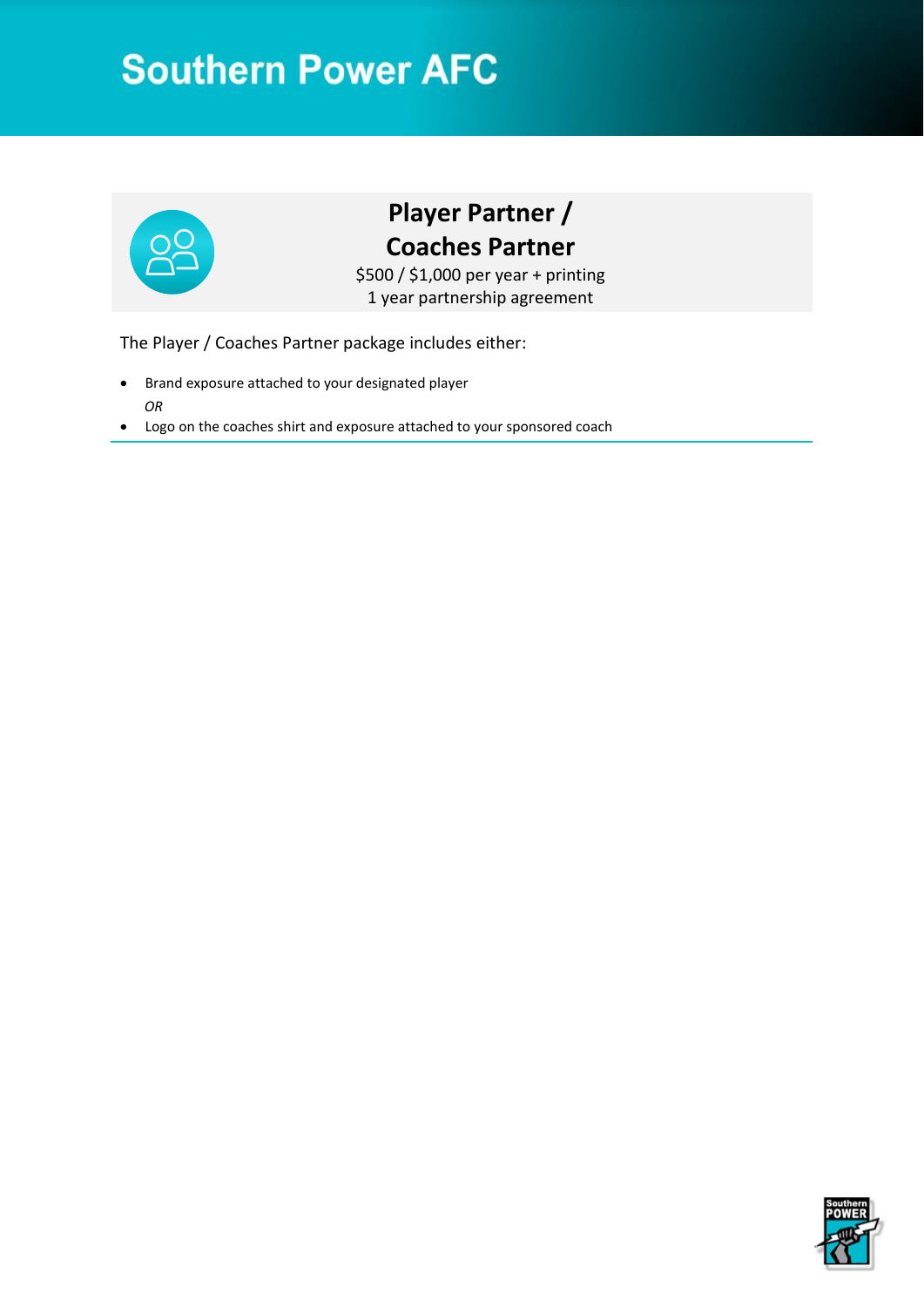If you would like to have a specific package tailored for you, we are open to suggestions and discussing further sponsorship opportunities so please give us a call or email to discuss**.**

#### **Sponsorship Coordinators:**

Jess Picton Mobile: 0423 669 422 Email: [jessica.picton@gmail.com](mailto:jessica.picton@gmail.com)

Amy Woolmer Mobile: 0430 780 122 Email: amy[-woolmer@hotmail.com](mailto:woolmer@hotmail.com)